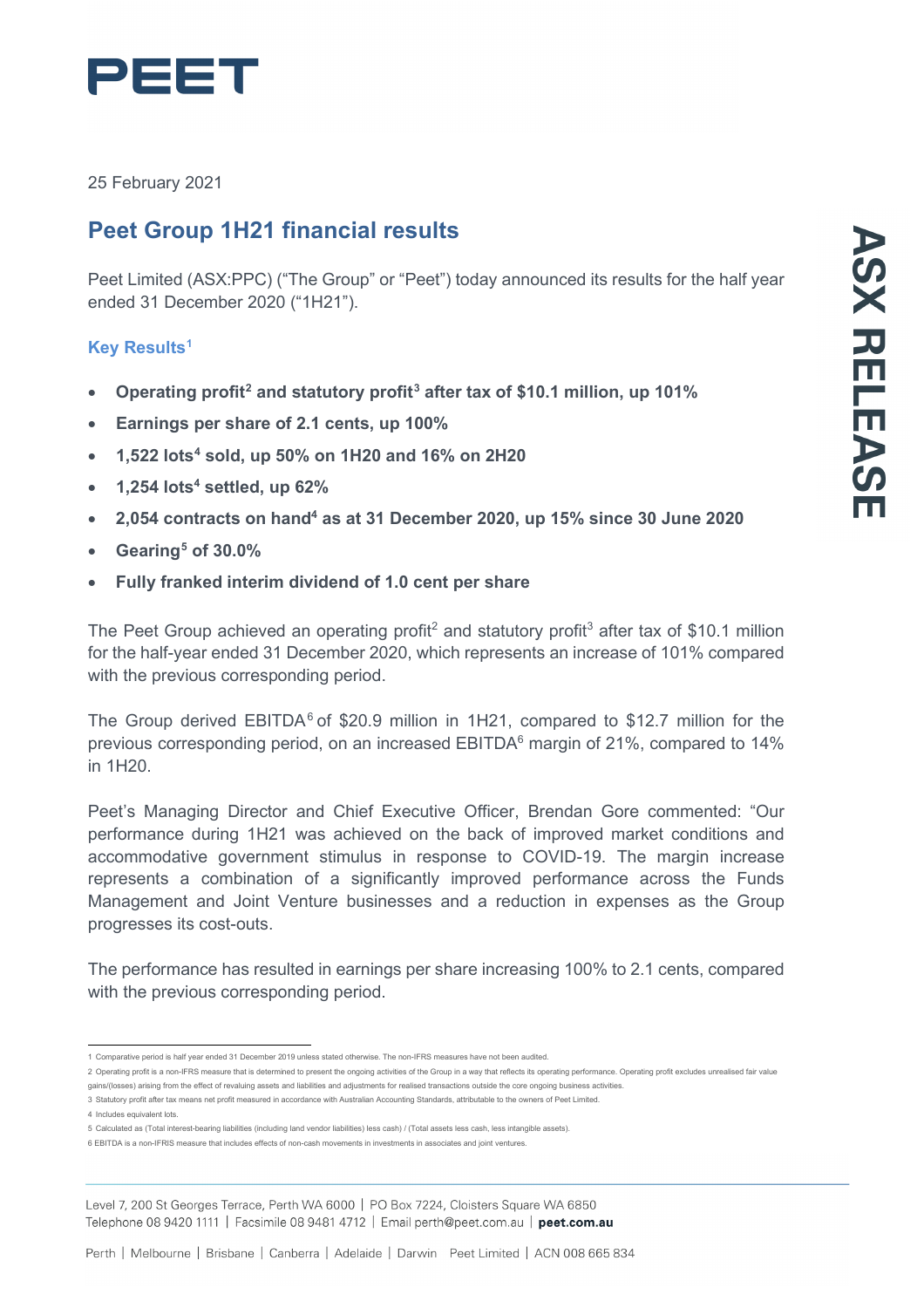

# **Operational highlights**

The Group achieved sales of 1,522 lots<sup>[7](#page-1-0)</sup> (up 50% on the corresponding period) and settlements of  $1,254$  lots<sup>7</sup> (up  $62\%$ ) during  $1H21$ .

"The uplift in sales was evidenced across all the Group's business segments. Sales increased across WA, Qld, NSW/ACT and SA; while sales in Victoria were impacted by the COVID-19 related lockdowns and the substantial completion of two projects in FY20.

"The uplift in settlements was also evidenced across all the Group's business segments and the states we operate in. The prudent management of inventory both before and during COVID-19 has allowed the Group to meet the timeframes to deliver government stimuluseligible lots (Federal Government's HomeBuilder grant and the WA State Government's Building Bonus grant) for which demand has been strong," said Mr Gore.

As at 31 December 2020, there were 2,054 contracts on hand<sup>7</sup>, with a gross value of \$488.0 million, compared with 1,786 contracts on hand<sup>7</sup> as at 30 June 2020, with a gross value of \$427.7 million. The 15% increase in the number of contracts on hand, and 14% increase in their value, provides positive momentum as the Group moves into the second half of FY21.

## **Capital management**

As at 31 December 2020, the Group's gearing<sup>[8](#page-1-1)</sup> was 30.0%, compared to 28.8% at 30 June 2020. Gearing<sup>8</sup> remains within the Group's target range of 20% to 30% and is expected to trend lower in 1H22.

With the onset of COVID-19 in 2H20, Peet proactively implemented a range of capital management initiatives to shore up liquidity and protect the balance sheet, including the deferral of the commencement of new projects and minimised development capital expenditure. The Group prudently continued to implement these initiatives until there was more clarity on the sustainability of a market recovery post the announcement of government stimulus for the housing sector.

"On the back of continued economic and market improvement, 1H21 saw a recommencement of significant investment in the creation of medium density product in Victoria and Queensland. This is continuing in 2H21, with substantial settlements and the recycling of capital from medium density projects expected in FY22," said Mr Gore.

The Group currently has \$39 million of the proposed \$75 million non-core asset divestment program under contract, with settlement proceeds expected in 2H21 and FY22.

<sup>7</sup> Includes equivalent lots.

<span id="page-1-1"></span><span id="page-1-0"></span><sup>8</sup> Calculated as (Total interest-bearing liabilities (including land vendor liabilities) less cash) / (Total assets less cash, less intangible assets).

Level 7, 200 St Georges Terrace, Perth WA 6000 | PO Box 7224, Cloisters Square WA 6850 Telephone 08 9420 1111 | Facsimile 08 9481 4712 | Email perth@peet.com.au | peet.com.au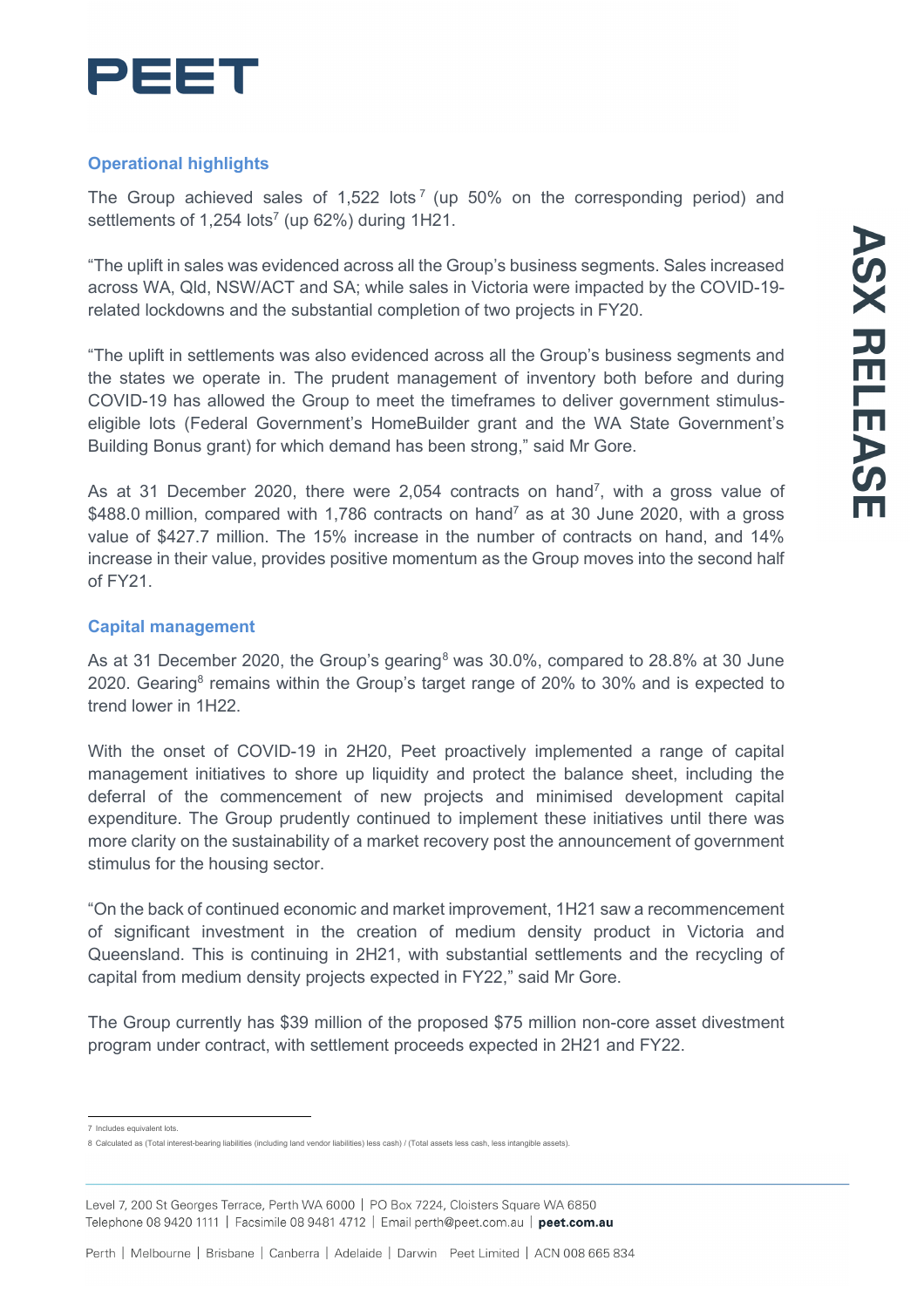

At the end of the period, the Group had interest-bearing debt (including Peet Bonds) of \$280.9 million, compared with \$282.1 million at 30 June 2020. Approximately 92% of the Group's interest-bearing debt was hedged as at 31 December 2020, compared with 91% at 30 June 2020.

The Group enters 2H21 with cash and debt facility headroom of approximately \$122.2 million as at 31 December 2020 and a weighted average debt maturity of close to two years.

Peet has commenced the process to refinance its Series 1, Tranche 1, five-year \$100 million corporate bonds (ASX:PPCHA) which mature 7 June 2021. Peet is assessing several alternatives including utilising existing senior debt capacity and/or raising new debt from existing or new sources. Given external advice, the options available and progress to date, the directors are confident that the Group will be able to repay the bonds by the maturity date.

#### **Dividends**

Subsequent to 31 December 2020, the Directors have declared an interim dividend of 1.0 cent per share, fully franked, in respect of the year ending 30 June 2021. This dividend is in line with Peet's dividend pay-out policy of 50% and compares to a 0.5 cent per share, fully franked, interim dividend for the year ended 30 June 2020. The dividend is to be paid on Thursday, 8 April 2021, with a record date of Friday, 19 March 2021.

#### **Group strategy**

The Group will continue to target the delivery of quality communities around Australia by leveraging its land bank; working in partnership with wholesale, institutional and retail investors; and continuing to meet market demand for a mix of product in the growth corridors of major Australian cities.

Key elements of the Group's strategy for the year ahead and beyond include:

- selectively acquiring residential land holdings as cycles, markets and opportunities allow to restock the project pipeline with a focus on securing low cost projects;
- expanding market reach by continuing to broaden its product offering in medium density townhouses and low-rise apartment product;
- delivering affordable product targeted at the low and middle market segments; and
- maintaining a strong balance sheet and cash flow position.

Level 7, 200 St Georges Terrace, Perth WA 6000 | PO Box 7224, Cloisters Square WA 6850 Telephone 08 9420 1111 | Facsimile 08 9481 4712 | Email perth@peet.com.au | peet.com.au